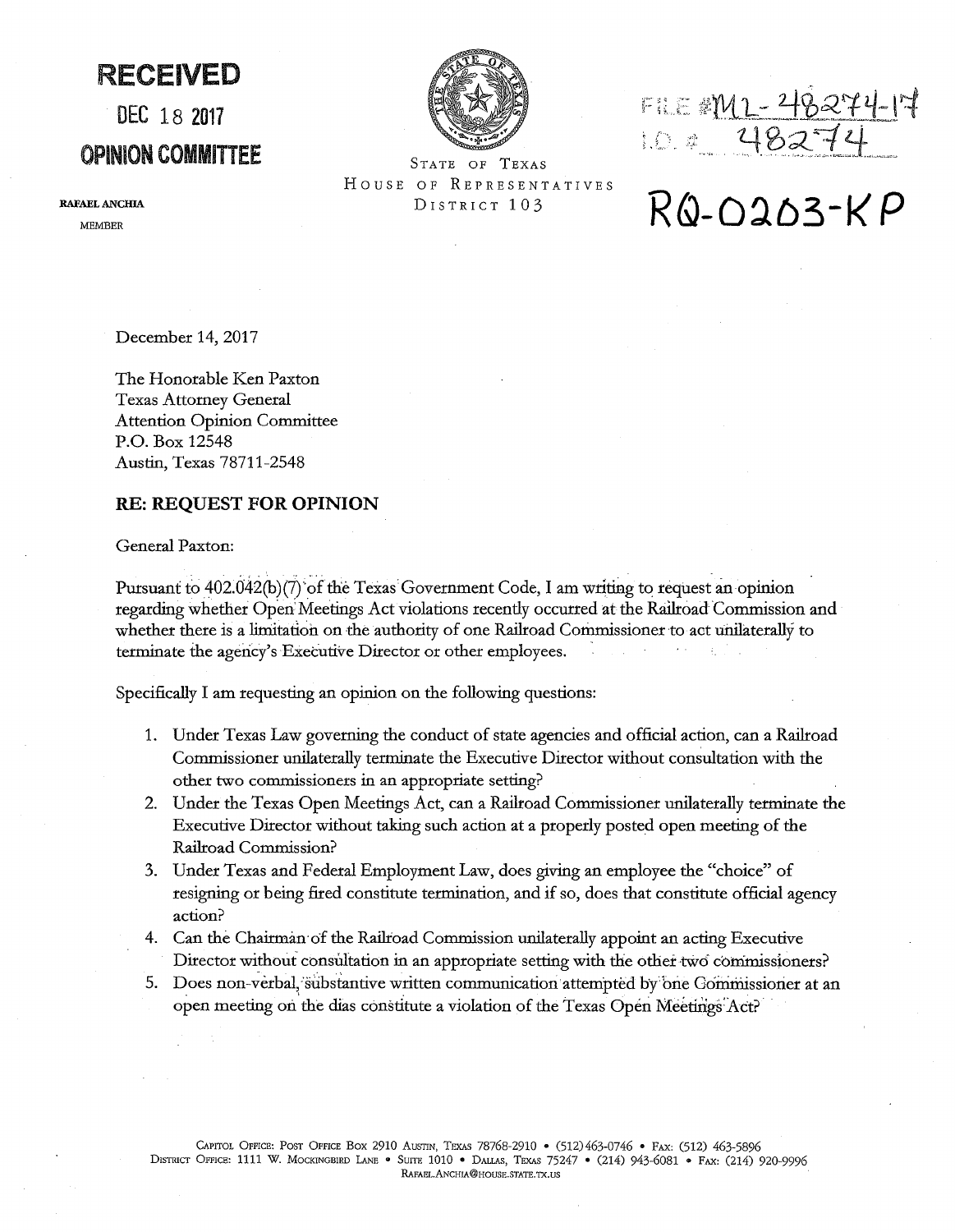For purposes of this request, please assume that the Railroad Commission has not delegated any special authority to one commissioner related to the management of the agency by rule or policy as evidenced by the fact that the entire commission voted to hire the Executive Director.

I am submitting a brief below.

#### **Factual Background**

On the afternoon of Monday, September 18, 2017 Railroad Commission Chairman Christi Craddick conducted a meeting with then Executive Director Kimberly Corley and two attorneys from the General Counsel's Division in her office. That interaction was described by a reporter in the following way:

Kim Corley, who has been executive director of the Texas Railroad Commission since last year, said she was abruptly summoned Monday to commission Chairwoman Christi Craddick's office. Craddick, accompanied by two of the commission's lawyers, told her she could resign or the agency would begin the process of firing her, Corley said in an interview.

"She said, 'We're just moving in a different direction," Corley said.<sup>1</sup>

When questioned at the commission's open meeting on September 19th, Chairman Craddick stated that Ms. Corley was given "a choice,"<sup>2</sup> that "she made a choice,"<sup>3</sup> presumably to resign or be terminated. However, Chairman Craddick had previously stated she understood Ms. Corley was taking a personal day.

My understanding is that Railroad Commission practice is to have representatives from the General Counsel's office present in meetings where an employment termination is to occur. Chairman Craddick's September 18<sup>th</sup> meeting with Ms. Corley included two members of the General Counsel's office. All three Railroad Commissioners voted to hire the former Executive Director. The Commission has not delegated to the Chair authority to fire the Executive Director. Given these facts, does the full Commission have to vote to terminate the Executive Director under the administrative laws of the State of Texas which govern the Railroad Commission?

Section 551.074(b) gives employees whose employment status is to be discussed the right to have that discussion take place in an open meeting. Was not giving Ms. Corley «the choice" to resign or have her employment terminated actually a termination of her employment and a violation of her right to request a public discussion regarding her employment? I understand Ms. Carley's cell phone, computer and other commission property and building access were taken and computer access cut off after her meeting with Chairman Craddick. These facts make it is hard to imagine she could have availed herself of the opportunity to request the type of open meeting discussion envisioned under the provisions of 551.074(b).

If any one Railroad Commissioner can call any employee into their office at any time and give them a "choice" of "resign or you'll be fired," this deficiency must be addressed. The hard working staff

<sup>&</sup>lt;sup>1</sup> "Railroad Commission chief's ouster raises open meetings question", Mike Lee, E&E News reporter, Published: Wednesday,

September 20, 2017<br><sup>2</sup> https://www.tcxastribune.org/2017/09/19/railroad-commissioner-chair-isnt-dictatorship/, [the relevant portion of the video of the commission's open meeting where this matter was discussed is included in this link] *See Commission Open Meeting Video on Texas Tribune link at 3:08 "She made a, was given a choice, she has made a choice."* <sup>3</sup>*Jdat* 3:45